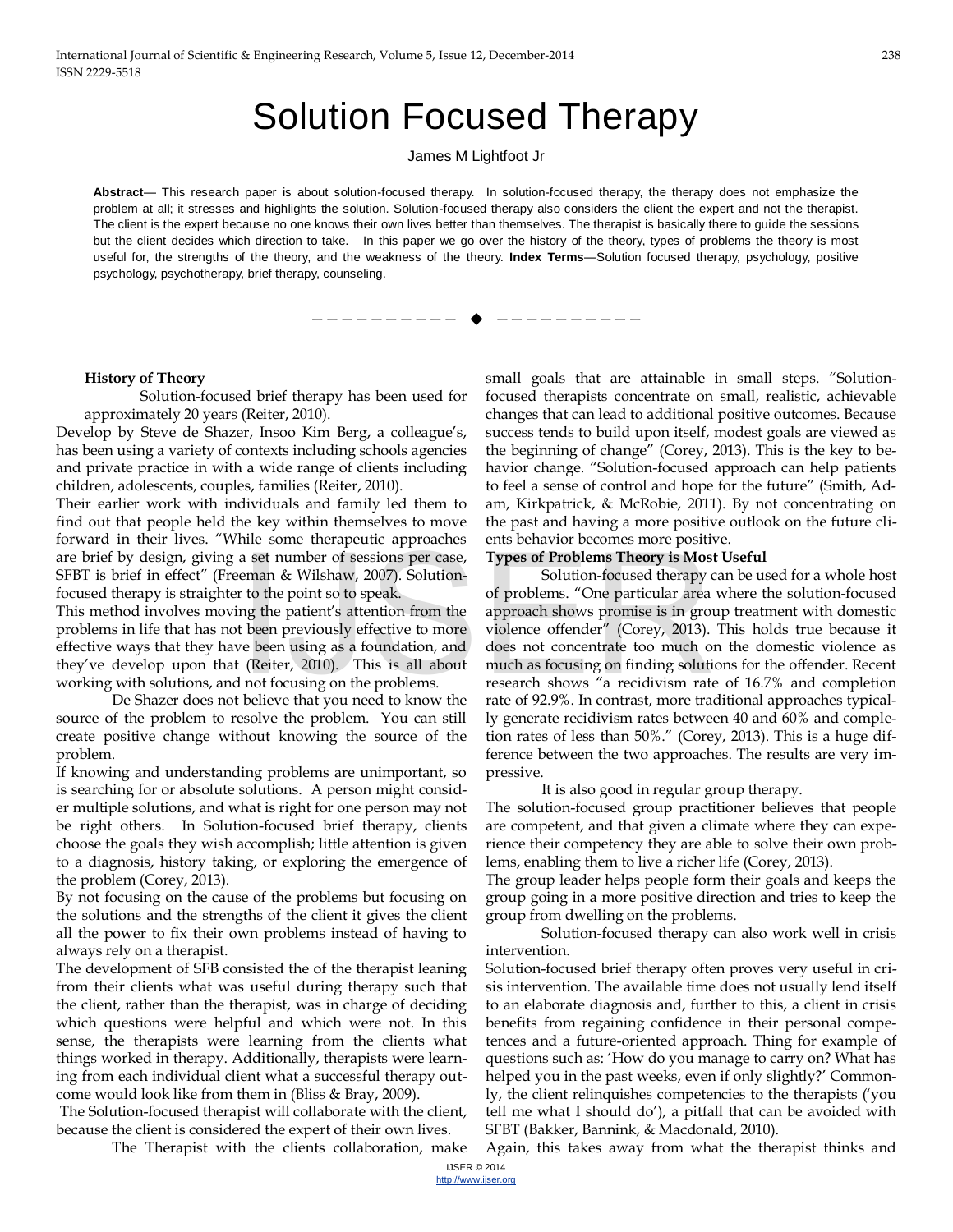believes and put it in the hands of the client.

Since solution-focused therapy sticks with positive outlooks rather than the negatives, it is great to use on students with negative behaviors. Growe, Hicks, and Vallaire-Thomas cited a study done by Burns and Hulushi where,

Solution-focused brief therapy was used in conjunction with social skills instruction within a secondary school setting. In their modified version of solution-focused brief therapy (SFBT), the students along with the school psychologist coconstructed a vision of what their future looked like in schools without their problems. For example, at the beginning of the therapy students are free to express the things that they "don't want" to happen anymore. As the therapy progressed, the students eased into focusing solutions, which caused a shift in the paradigm. The student's language then begins to shift to "what I do want," which empowers the child towards more positive outcomes. The students are then considered experts over their own life which, in turn, gives the child ownership to their created solutions and increases the opportunity for longterm, successful implementation of those solutions (2011).

Solution-focused therapy has been demonstrated to work wonders on at risk children that are in school, and many school counselors and psychologist are using this therapy.

# **Strengths of the Theory**

There is much strength to solution-focused theory. One of the main strengths was stated earlier, in that by not focusing too much on the problem it frees one up for putting more emphasis on solutions and the future instead of dwelling on the past. By looking more positive towards the future the patient is already changing their behavior. This is one of the first steps. ength to solution-focused theory. sumes a "not-knowing: position (C<br>was stated earlier, in that by not This does pose a problem for solut<br>problem it frees one up for putting client is looking to the therapist as<br>and the fu

Strength is its brevity.

To its credit, solution-focused therapy is a brief approach, of about five sessions, that seems to show promising results. In de Shazer's summary of tow outcome studies at the Brief Family Therapy Center her reports that 91% of the clients who attended four or more sessions were successful in achieving their treatment goals. SFBT tends to be very brief, even among the time-limited therapies (Corey, 2013).

Even as a brief therapy solution-focused therapy has a very high success rate. Since the client is in control of their goals this makes for a short session.

Another strength of solution focused therapy is that since the client is in charge of their own goals and not the therapist, it is the clients perspective or viewpoint that is the determinate not the therapist. This makes for a major strength from a diversity standpoint.

Corey (2013) lists these key contributions to multicultural counseling.

Focus is on the social and cultural context of behavior. Stories that are being authored in the therapy office need to be anchored in the social world in which the client lives. The therapists do not make assumptions about people and honor each client's unique story and cultural background. Therapists take an active role in challenging social and cultural injustices that lead to oppression of certain groups. Therapy becomes a process of liberation from oppressive cultural values and enables

clients to become active agent of their destinies.

The main point of these contributions is that since the client is in control of the therapy then the therapist personal worldviews do not encumber the therapy.

To test the contributions solution-focused therapy has on multicultural counseling Zamarripa in conducted the study of an ethnic minority group of Latinos in Southern Texas (2009). Zamarripa results helped proved that it is the client that moves along therapy. "The client relying on her values to guide her decisions was incorporated as a cultural strength rather than as a deficit" (Zamarripa, 2009). This held true for all of the case studies. Zamarripa (2009) concluded that the case studies "show how the approach itself can fit with various cultural perspectives if the counselors follow the clients lead". This is a major tenant to solution-focused therapy, the client must influence what direction the therapy goes.

# **Weaknesses of the Theory**

There are not very many weaknesses to solutionfocused therapy. But one weakness is that some people want to talk about the negatives in their lives.

Some clients come to therapy wanting to talk about their problems and may be put off by the insistence on talking about exceptions to their problems. Clients may view the therapist as an expert and be reluctant to view themselves as experts. Certain clients may doubt the helpfulness of a therapist who assumes a "not-knowing: position (Corey, 2013).

This does pose a problem for solution-focused therapy if the client is looking to the therapist as an expert instead of looking toward themselves, since the core of solution-focused therapy is that the client is the exert.

Individuals from many different cultural groups tend to elevate the professional as the expert who will offer direction and solutions for the person seeking help. If the therapist is telling the client, "I am not really an expert; you are the expert; I trust in your resources for you to find solutions to your problems," then this may engender lack of confidence in the therapist (Corey, 2013).

This can definitely hinder the whole therapeutic process, and have a negative impact on therapy.

### **Conclusion**

Solution-focused therapy is a therapy that does not stress too much on the problems, but instead spotlight solutions. By not focusing on problems solution-focused therapy is considered more positive than other theories.

In solution-focused therapy the client is considered the expert, and the therapist comes from a not knowing point of view. The therapist asks questions to the client to find out what the client can do to find their own resolutions. Case studies have shown that solution-focused therapy has a very high completion rate and a low recidivism rate compared to other therapies.

# **References**

- [1] Bakker, J., Bannink, F., & Macdonald, A. (2010). Solution-focused psychiatry. *Psychiatric Bulletin, 34*, 297-300.
- [2] Bliss, E. V., & Bray, D. (2009). The smallest solution focused particles: towards a minimalist definition of when therapy is solution focused. *Journal of Systemic Therapies, 28*(2), 62-74.